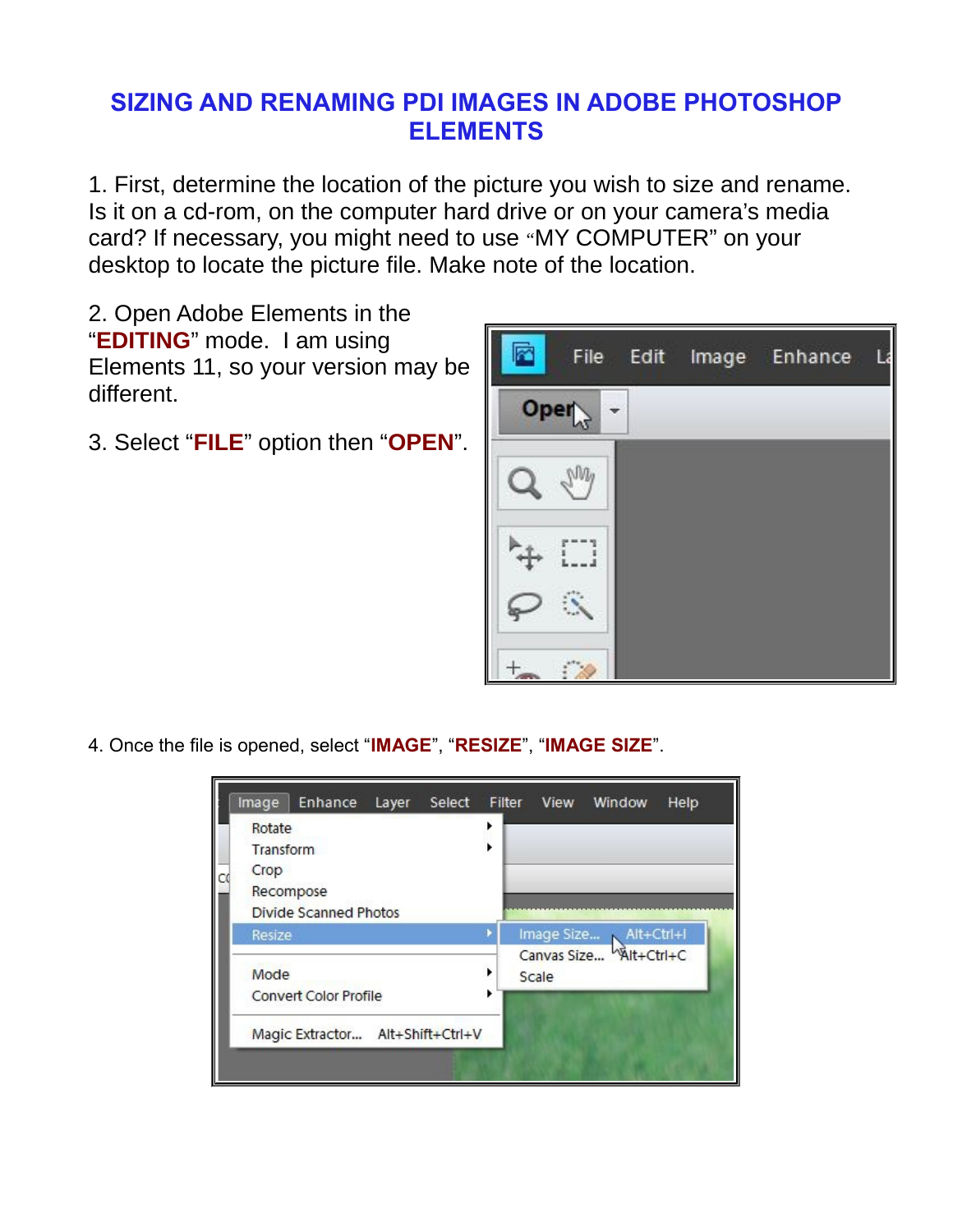5. Enter the size for the longest dimension, either WIDTH or HEIGHT as **1920 PIXELS.** Be sure the three boxes on the lower right of the menu are checked: **Scale Styles, Constrain Proportions and Resample Image.** Under Resample Image, be sure it is set to **Bicubic.**

| Learn more about: Image Size             |                                     |               |  | ОК     |
|------------------------------------------|-------------------------------------|---------------|--|--------|
| Pixel Dimensions: 7.03M (was 68.7M)      |                                     |               |  | Cancel |
| Width: 1920                              |                                     | pixels        |  | Help   |
| Height: 1280                             |                                     | pixels        |  |        |
| Document Size:                           |                                     |               |  |        |
| Width: $6.4$                             |                                     | <i>inches</i> |  |        |
| Height: 4.267                            |                                     | <i>inches</i> |  |        |
| Resolution: 300                          |                                     | pixels/in -   |  |        |
| Scale Styles                             |                                     |               |  |        |
| Constrain Proportions<br>Resample Image: |                                     |               |  |        |
|                                          | Bicubic (best for smooth gradients) |               |  |        |

6. File Naming: File naming is the most important element to get your photos entered in the proper competition and category. If you are unsure what class you are competing in, consult the **PDI STATISTICS** on the **COMPETITION** page of the club web site.

NOTE: ALL DATA FIELDS MUST BE IN UPPER CASE AND SEPARATED BY COMMAS WITH NO SPACES BEFORE OR AFTER THE COMMAS!!!

For example, a COLOR image entered in Class "A" would be named as follows: **C,A,MY GREAT PICTURE,LASTNAME,FIRSTNAME.JPG**

For a BLACK & WHITE image entered in Class "AA" it should be named: **B,AA,MY FAVORITE IMAGE,LASTNAME,FIRSTNAME.JPG**

7. File Type: All images should be saved as JPEG/JPG images, which is the file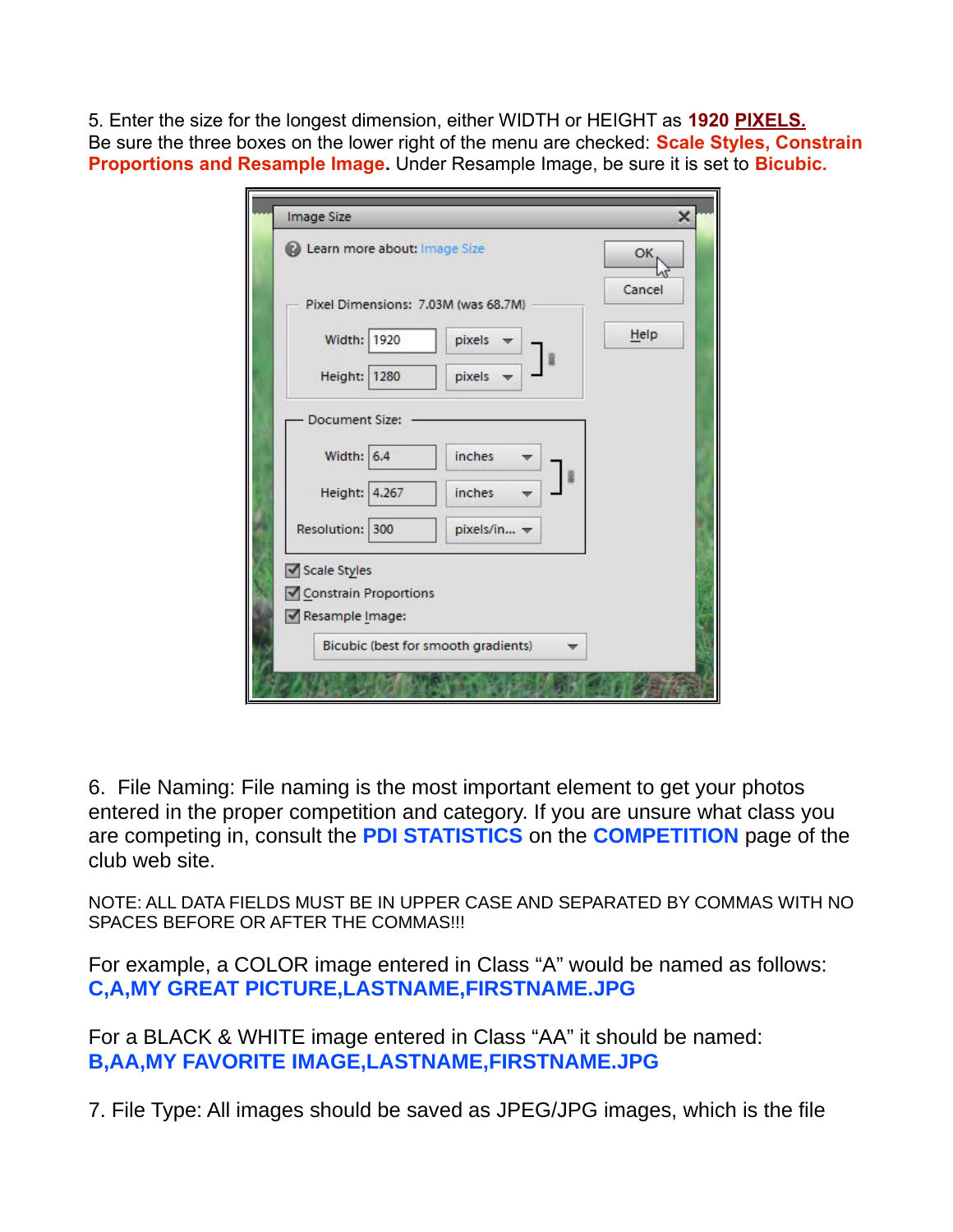extension .jpg.

## **NOTE: NO OTHER FILE TYPES WILL BE ACCEPTED!**



8. To RENAME the image, select **FILE, SAVE AS**.

9. At the **SAVE AS** window, enter the name for the image and click on SAVE. The image will be saved in the same directory as the original file unless it was on a CD-ROM, in which case you will need to specify a different directory for saving the image file.